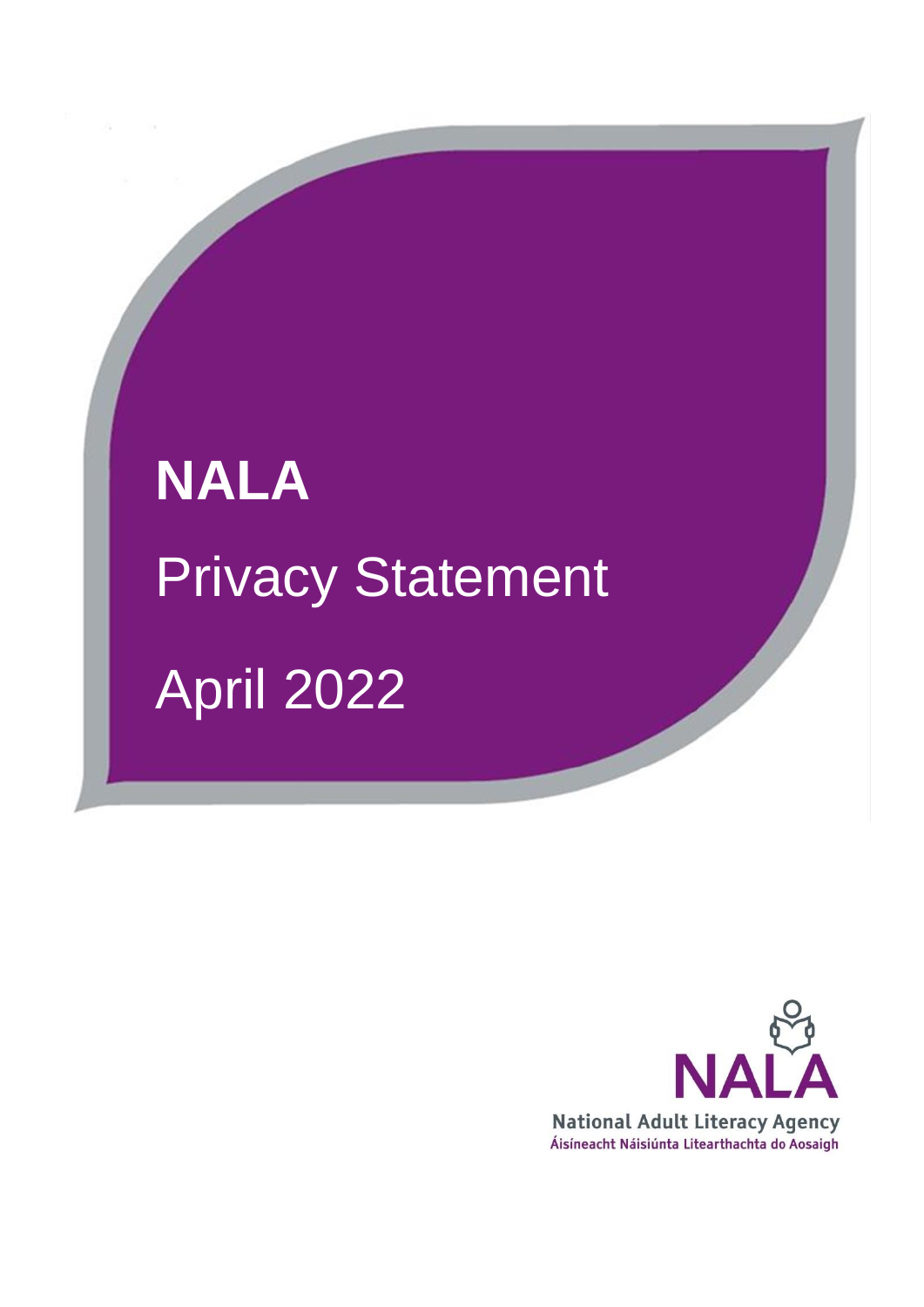# **Contents**

| 'Opt out' – we don't use 'automated decision making' but if we ever do, we will ask |  |
|-------------------------------------------------------------------------------------|--|
|                                                                                     |  |
|                                                                                     |  |
|                                                                                     |  |
| 'Portability' - you can reuse data in more than one organisation 14                 |  |
|                                                                                     |  |
|                                                                                     |  |
|                                                                                     |  |
|                                                                                     |  |
|                                                                                     |  |
|                                                                                     |  |
|                                                                                     |  |
|                                                                                     |  |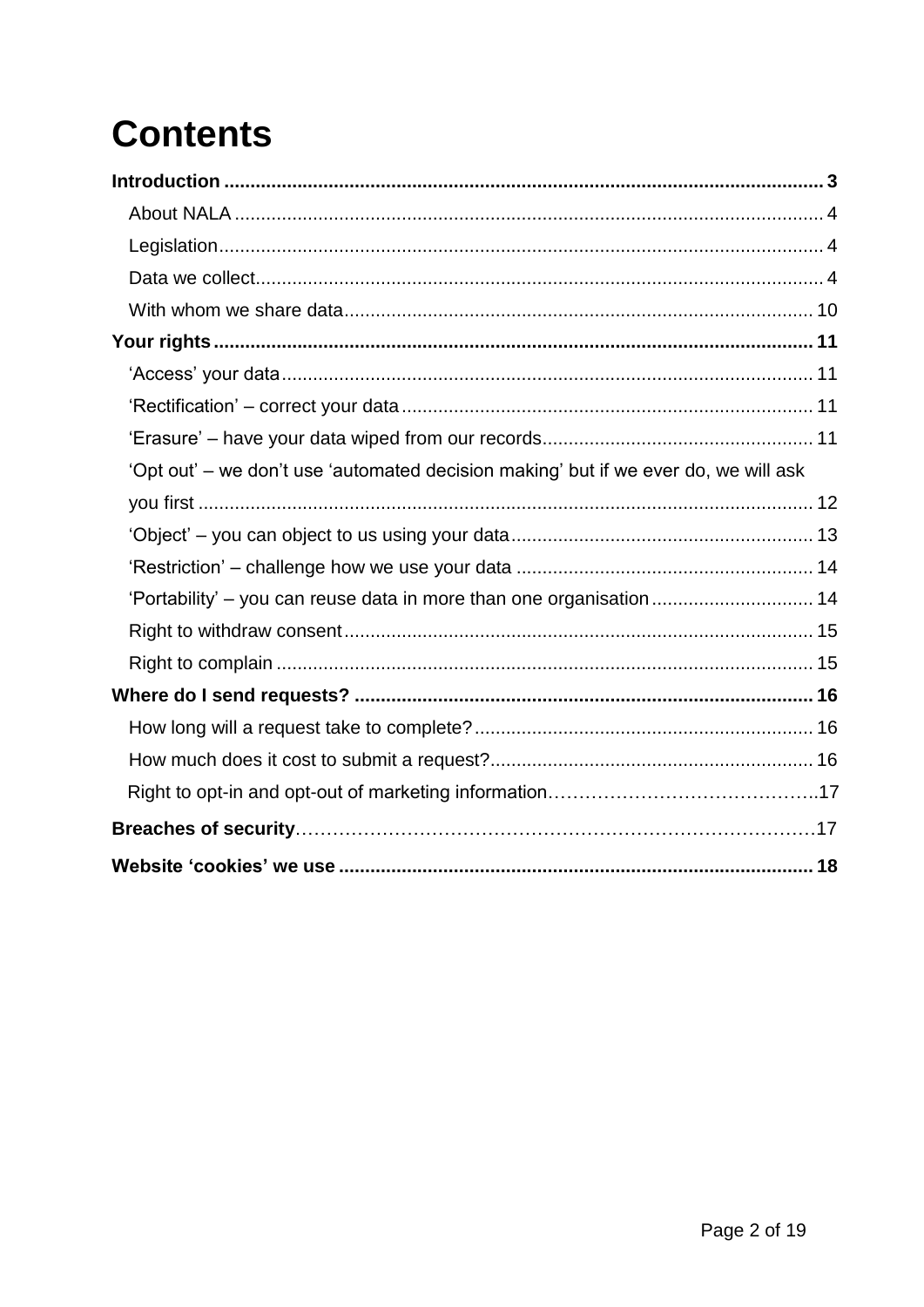# <span id="page-2-0"></span>**Introduction**

This Privacy Statement tells you how the National Adult Literacy Agency (NALA) processes your data.

'Data' means any information about people that is collected by another person or organisation. 'Data processing' is a phrase used to describe the different ways data is used and stored.

NALA respects your right to privacy. We comply with how the law says we must handle your data.

This document tells you why we collect data from you, or about you from other people or organisations.

We take great care with any data we hold and take steps to keep your data secure. We make sure we use your data only for the specified, and legitimate reasons set out in this Privacy Statement.

In this statement, we outline:

- $\bullet$  the types of data we collect
- how we use your data
- your rights in relation to the data we hold about you
- how long we hold your data for
- how to contact us if you have any questions about your data or if you have any complaints.

#### **NALA is a 'data controller'**

We control data and this means we are a 'data controller'. NALA is the data controller of the types of data about people described in this statement.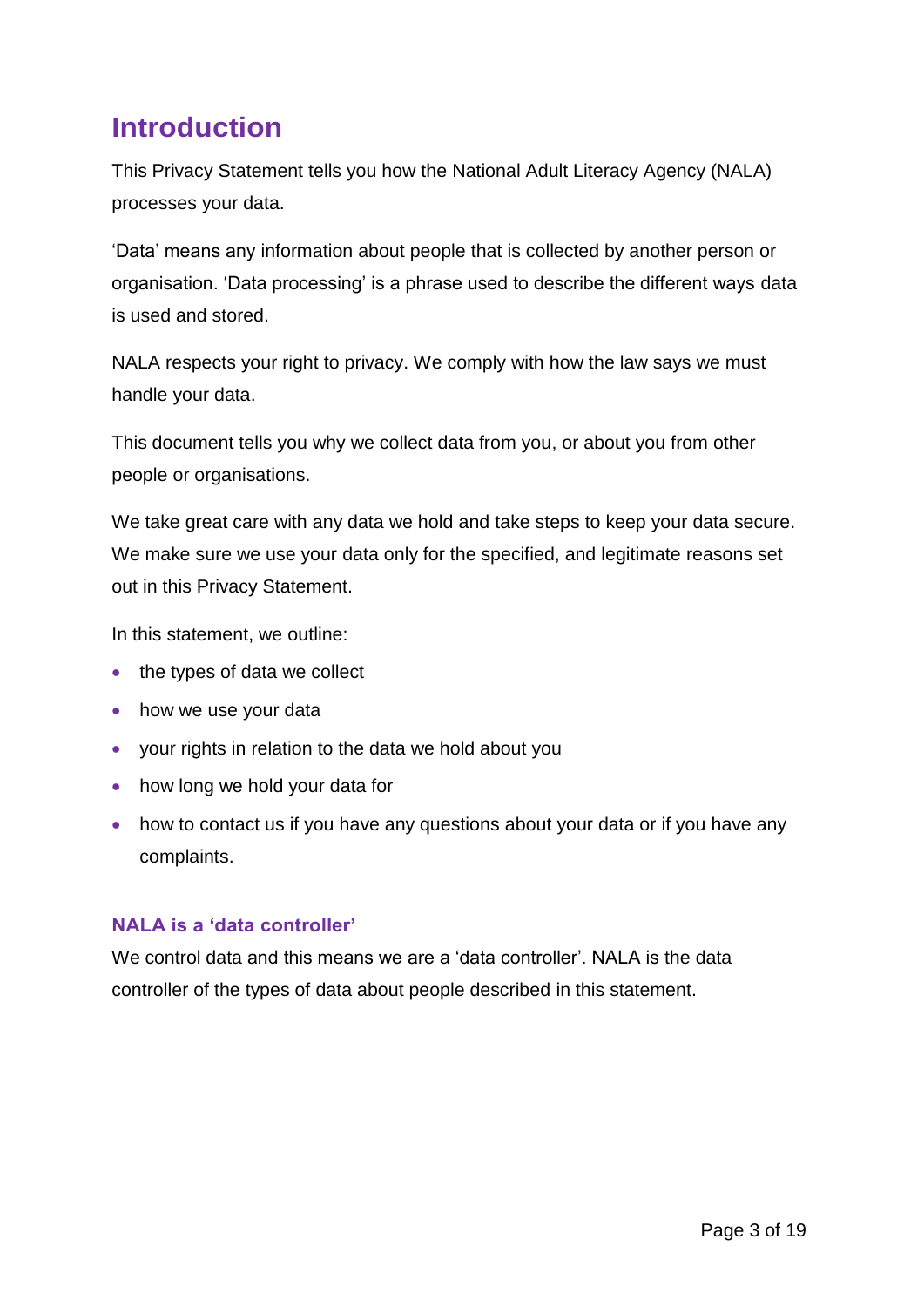| Our contact details |                                       |  |
|---------------------|---------------------------------------|--|
| Address:            | <b>National Adult Literacy Agency</b> |  |
|                     | Sandford Lodge                        |  |
|                     | <b>Sandford Close</b>                 |  |
|                     | Ranelagh                              |  |
|                     | Dublin D06 YF65                       |  |
| Phone:              | 01-412 7900                           |  |
| Email:              | info@nala.ie                          |  |

#### <span id="page-3-0"></span>**About NALA**

We are a charity and we are a membership organisation. NALA membership is open to all organisations and everyone interested and involved in adult literacy.

We exist to support people with unmet literacy, numeracy and digital literacy needs. We do this so that they can play their full part in society and have access to the learning opportunities they need. We are committed to making access to literacy a human right.

Throughout the document references to 'NALA', 'us', 'our' and 'we' refer to the National Adult Literacy Agency.

#### <span id="page-3-1"></span>**Legislation**

We will process all data in line with the relevant data protection laws and principles. These include the:

- General Data Protection Regulation (GDPR) 2018
- Data Protection Acts (DPA) 2018.

#### <span id="page-3-2"></span>**Data we collect**

'Data' is personal information that identifies or is related to a living person. When we talk about 'you' or 'your' in this Privacy Statement we mean any living person whose data we collect.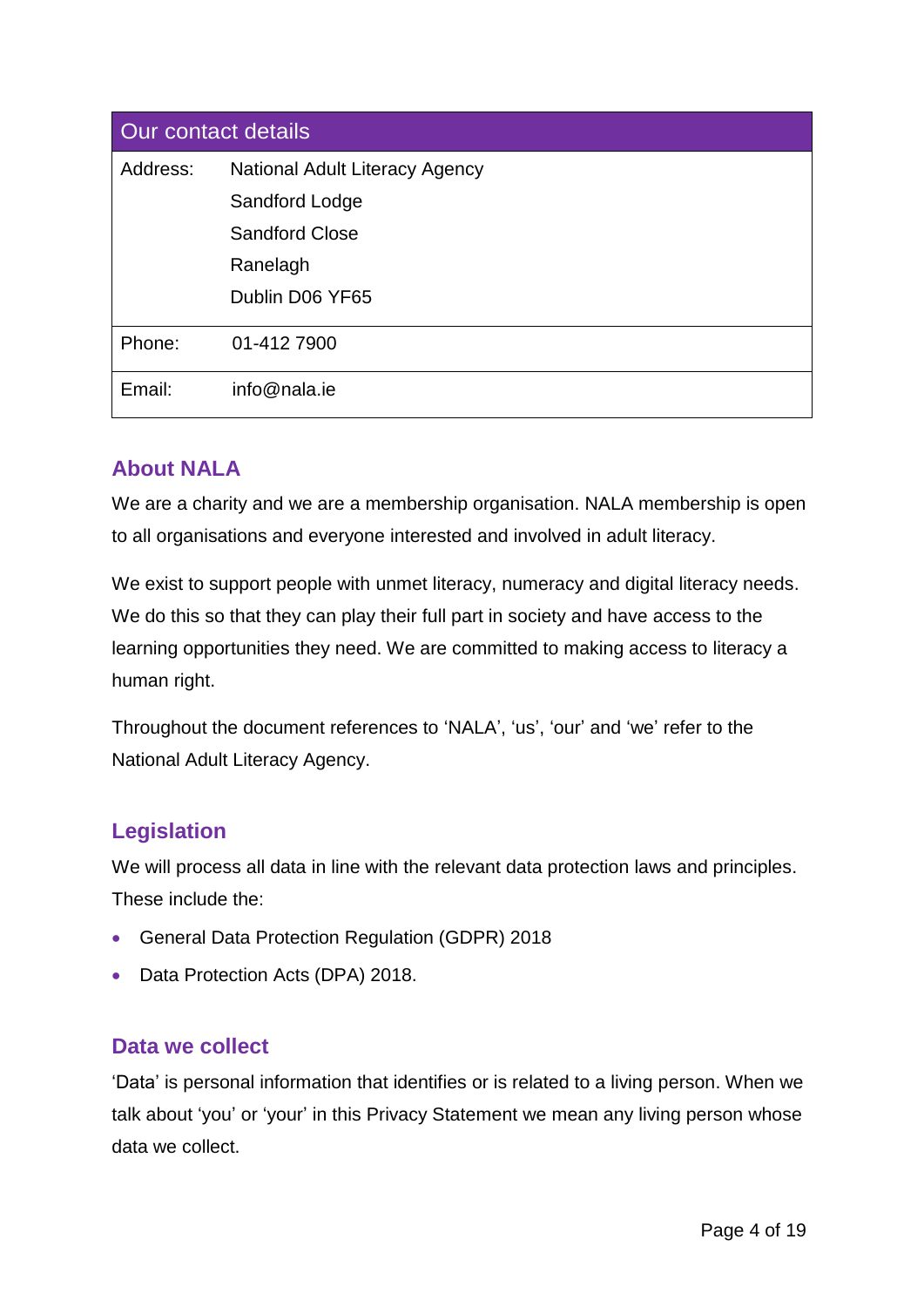We collect data to provide services to support our work in NALA. This includes when you:

- access our websites, [www.nala.ie,](http://www.nala.ie/) [www.learnwithnala.ie](http://www.learnwithnala.ie/) and [https://learn.nala.ie](https://learn.nala.ie/)
- submit queries through the 'contact us' and 'make an enquiry' forms on our websites: [www.nala.ie,](http://www.nala.ie/) [www.learnwithnala.ie](http://www.learnwithnala.ie/) and [https://learn.nala.ie.](https://learn.nala.ie/)

The next table outlines the categories and types of data we collect. The types of data we collect may change over time. The table shows you the typical types of data we collect.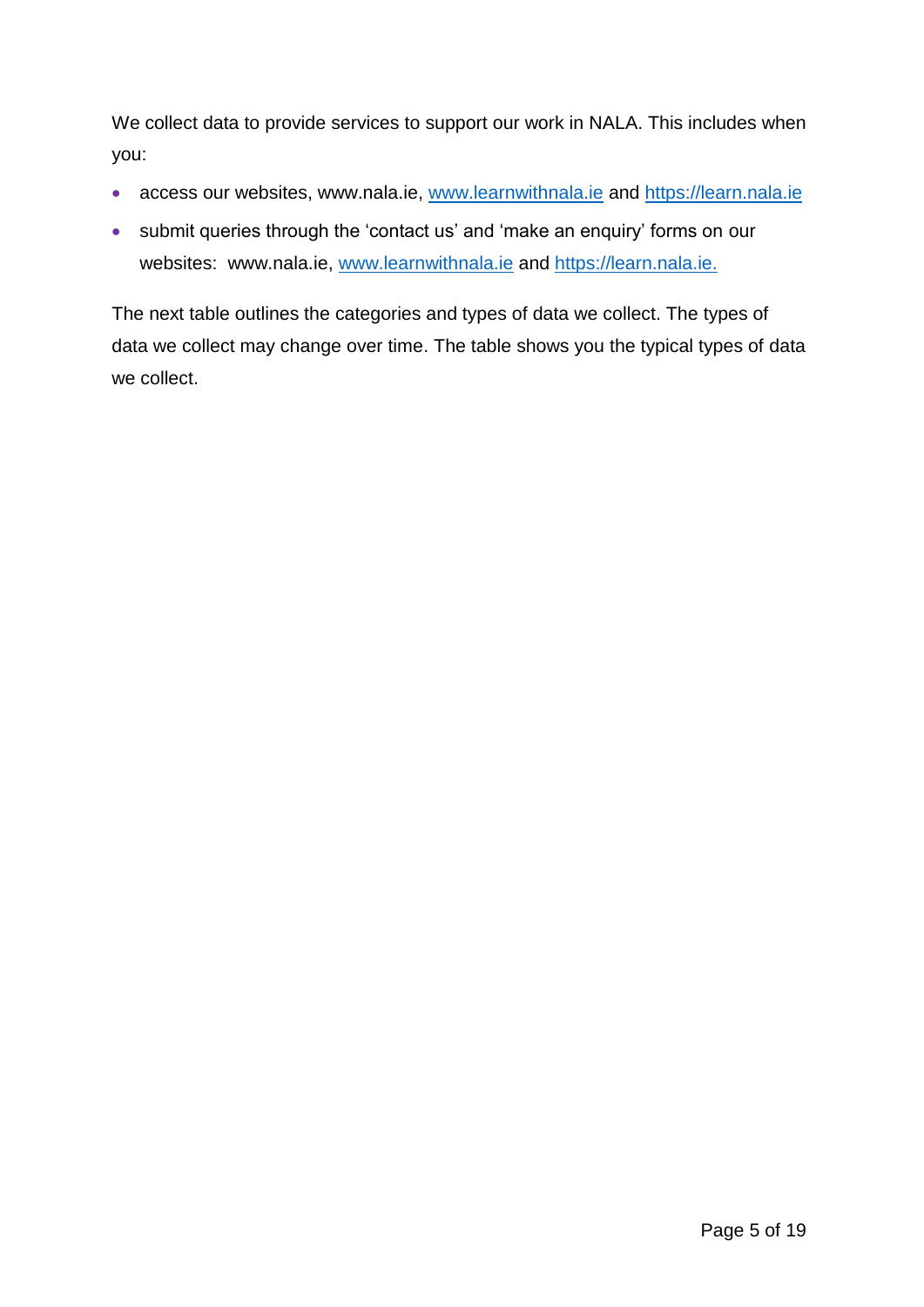| Typical types of data we collect                                    |                                                                         |                    |                               |                             |
|---------------------------------------------------------------------|-------------------------------------------------------------------------|--------------------|-------------------------------|-----------------------------|
| <b>Communications</b>                                               |                                                                         |                    |                               |                             |
| When communicating with people outside our organisation             |                                                                         |                    |                               |                             |
| Legal basis                                                         | Consent                                                                 |                    |                               |                             |
| What data we collect                                                | Name<br>$\bullet$                                                       | $\bullet$          | Email address                 | Phone number<br>$\bullet$   |
| When sending out newsletters or any data on news and events         |                                                                         |                    |                               |                             |
| Legal basis                                                         | Consent                                                                 |                    |                               |                             |
| What data we collect                                                | Name<br>$\bullet$                                                       | Email<br>$\bullet$ |                               | <b>Address</b><br>$\bullet$ |
| <b>Events</b>                                                       |                                                                         |                    |                               |                             |
| When registering attendees for events and telling them about events |                                                                         |                    |                               |                             |
| Legal basis                                                         | Consent                                                                 |                    |                               |                             |
| What data we collect                                                | Name<br>$\bullet$                                                       | $\bullet$          | <b>Email address</b>          | <b>Address</b><br>$\bullet$ |
| When evaluating events                                              |                                                                         |                    |                               |                             |
| Legal basis                                                         | Legitimate interest                                                     |                    |                               |                             |
| What data we collect                                                | Name<br>$\bullet$                                                       |                    | $\bullet$                     | <b>Email address</b>        |
| <b>Plain English Service</b>                                        |                                                                         |                    |                               |                             |
| When communicating with potential clients                           |                                                                         |                    |                               |                             |
| Legal basis                                                         | Before entering into a contract                                         |                    |                               |                             |
| What data we collect                                                | Name<br>$\bullet$                                                       |                    | $\bullet$                     | <b>Email address</b>        |
| When working with clients of the Plain English Service              |                                                                         |                    |                               |                             |
| Legal basis                                                         | Contract                                                                |                    |                               |                             |
| What data we collect                                                | Name<br>$\bullet$<br><b>Address</b><br>$\bullet$                        |                    | Phone number<br>Email address |                             |
| <b>Complying with the law</b>                                       |                                                                         |                    |                               |                             |
| When complying with relevant regulations                            |                                                                         |                    |                               |                             |
| Legal basis                                                         | We need to use and store data to comply with some legal<br>obligations. |                    |                               |                             |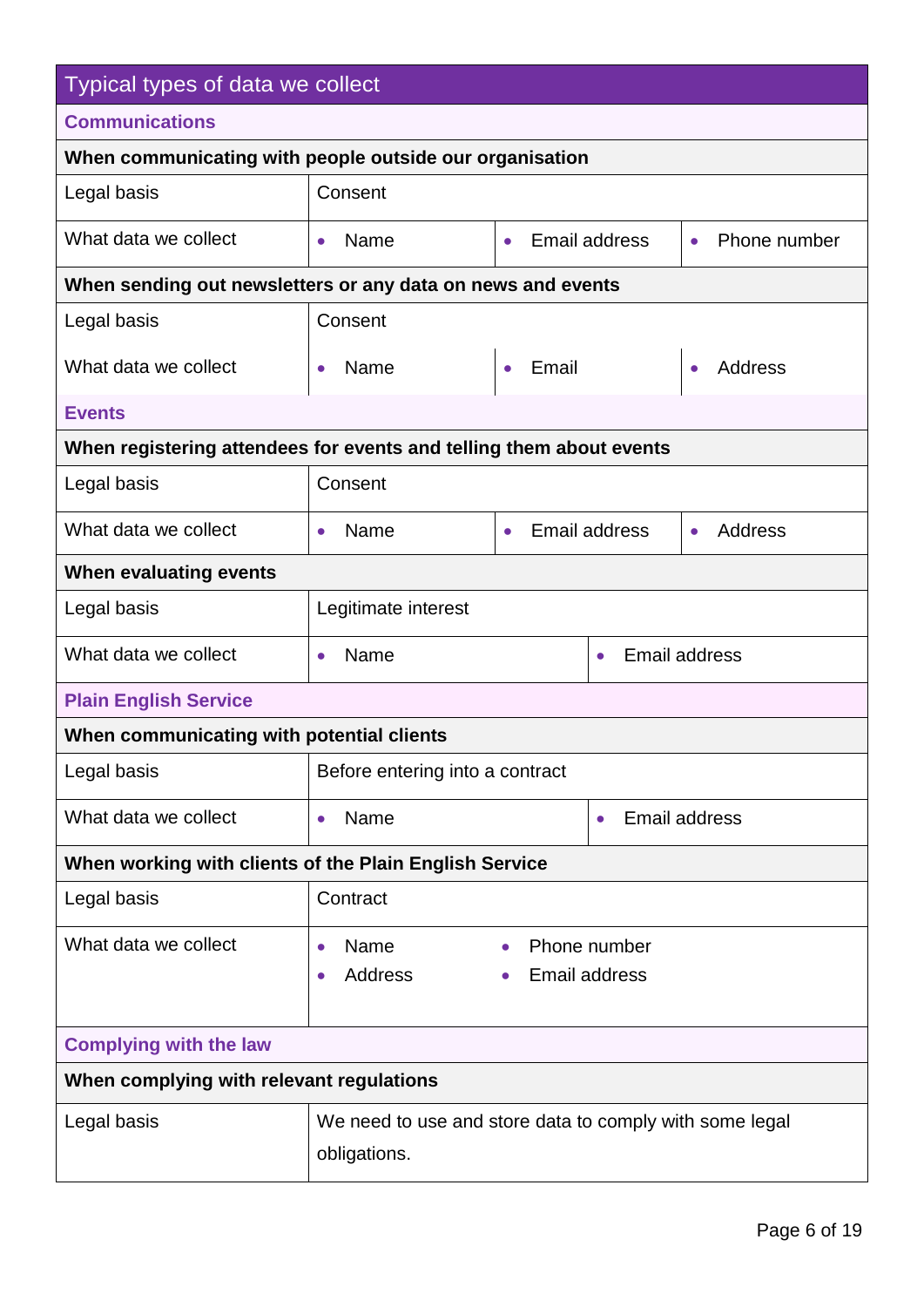| Typical types of data we collect                |                                                                                                                                                                                                                                                                                                                                                                                                                                                                                                                                                                                             |                       |  |
|-------------------------------------------------|---------------------------------------------------------------------------------------------------------------------------------------------------------------------------------------------------------------------------------------------------------------------------------------------------------------------------------------------------------------------------------------------------------------------------------------------------------------------------------------------------------------------------------------------------------------------------------------------|-----------------------|--|
| What data we collect                            | <b>Annual Financial</b><br>Annual Reports and<br>$\bullet$<br>$\bullet$<br>publications<br><b>Statements</b><br><b>Minutes of Board Meetings</b><br><b>Audit Reports</b><br>$\bullet$<br>$\bullet$                                                                                                                                                                                                                                                                                                                                                                                          |                       |  |
| <b>Membership</b>                               |                                                                                                                                                                                                                                                                                                                                                                                                                                                                                                                                                                                             |                       |  |
| When providing services to our members          |                                                                                                                                                                                                                                                                                                                                                                                                                                                                                                                                                                                             |                       |  |
| Legal basis                                     | Contract                                                                                                                                                                                                                                                                                                                                                                                                                                                                                                                                                                                    |                       |  |
| What data we collect                            | Phone number<br>Name<br>$\bullet$<br>$\bullet$<br><b>Email address</b><br><b>Address</b>                                                                                                                                                                                                                                                                                                                                                                                                                                                                                                    |                       |  |
| When keeping a register of NALA members         |                                                                                                                                                                                                                                                                                                                                                                                                                                                                                                                                                                                             |                       |  |
| Legal basis                                     | We need to use and store data in a way that complies with the<br>law.                                                                                                                                                                                                                                                                                                                                                                                                                                                                                                                       |                       |  |
| What data we collect                            | Address<br>Name<br>$\bullet$<br>$\bullet$<br>$\bullet$                                                                                                                                                                                                                                                                                                                                                                                                                                                                                                                                      | Date of<br>membership |  |
| <b>Tutoring services</b>                        |                                                                                                                                                                                                                                                                                                                                                                                                                                                                                                                                                                                             |                       |  |
| When providing tutoring services to learners    |                                                                                                                                                                                                                                                                                                                                                                                                                                                                                                                                                                                             |                       |  |
| Legal basis                                     | Contract                                                                                                                                                                                                                                                                                                                                                                                                                                                                                                                                                                                    |                       |  |
| What data we collect                            | Name<br><b>Educational history</b><br>$\bullet$<br><b>Address</b><br><b>Education goals</b><br>Country of origin<br><b>Employment status</b><br>$\bullet$<br>$\bullet$<br>Date of birth<br>Type of employment<br>$\bullet$<br>Phone number<br>Name of education centre, company or<br>$\bullet$<br>organisation<br>Email<br>$\bullet$<br>Self-assessment of ability<br>Gender<br>$\bullet$<br>$\bullet$<br>Summary of call<br><b>Personal Public</b><br>$\bullet$<br>$\bullet$<br><b>Service Number</b><br>Summary of tutoring session<br>$\bullet$<br>(PPSN)<br>Member of vulnerable group |                       |  |
| When providing learners with monthly worksheets |                                                                                                                                                                                                                                                                                                                                                                                                                                                                                                                                                                                             |                       |  |
| Legal basis                                     | Consent                                                                                                                                                                                                                                                                                                                                                                                                                                                                                                                                                                                     |                       |  |
| What data we collect                            | Name<br>Address<br>$\bullet$                                                                                                                                                                                                                                                                                                                                                                                                                                                                                                                                                                |                       |  |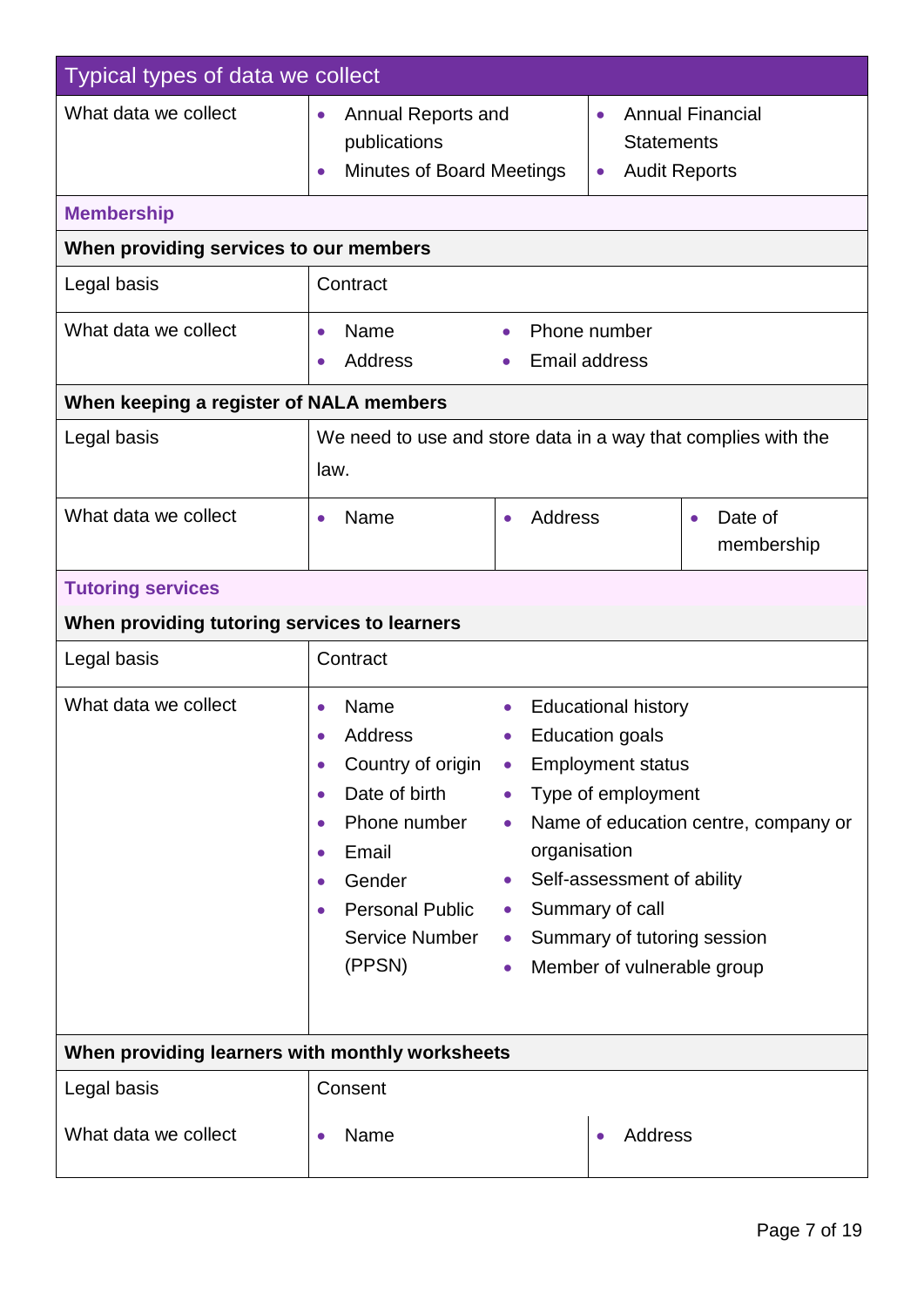| Typical types of data we collect                      |                                                                             |                                                              |                                                                                        |
|-------------------------------------------------------|-----------------------------------------------------------------------------|--------------------------------------------------------------|----------------------------------------------------------------------------------------|
| When holding competitions                             |                                                                             |                                                              |                                                                                        |
| Legal basis                                           | Consent                                                                     |                                                              |                                                                                        |
| What data we collect                                  | Name<br>Address<br>$\bullet$<br>$\bullet$                                   |                                                              |                                                                                        |
|                                                       | When preparing reports for Quality and Qualifications Ireland (QQI) Reports |                                                              |                                                                                        |
| Legal basis                                           |                                                                             |                                                              | We need to use and store data in the way the law demands.                              |
| What data we collect                                  | Name<br>$\bullet$<br><b>PPSN</b><br>$\bullet$                               | Date of birth<br>$\bullet$<br><b>Award Data</b><br>$\bullet$ |                                                                                        |
| When learners are submitting for QQI awards           |                                                                             |                                                              |                                                                                        |
| Legal basis                                           |                                                                             |                                                              | We need to use and store data in the way the law demands.                              |
| What data we collect                                  | Name<br>$\bullet$<br><b>PPSN</b><br>$\bullet$<br>Date of birth              | $\bullet$<br>Gender<br>$\bullet$<br>$\bullet$                | Awards achieved<br>Portfolio submissions                                               |
| 'Contact us', 'Make an enquiry' and 'Sign Up' form(s) |                                                                             |                                                              |                                                                                        |
| When responding to queries from individuals           |                                                                             |                                                              |                                                                                        |
| Legal basis                                           | Consent                                                                     |                                                              |                                                                                        |
| What data we collect                                  | Name<br>$\bullet$<br>Phone number<br>$\bullet$<br><b>Address</b>            | $\bullet$<br>Query details<br>$\bullet$                      | <b>Email address</b>                                                                   |
| <b>Freephone and Free text services</b>               |                                                                             |                                                              |                                                                                        |
|                                                       |                                                                             |                                                              | Data we need to collect so members of the public can contact us for free and receive a |
| call back to discuss queries.                         |                                                                             |                                                              |                                                                                        |
| Legal basis                                           | Consent                                                                     |                                                              |                                                                                        |
| What data we collect                                  | Name<br>$\bullet$<br><b>Address</b><br><b>Email address</b>                 | $\bullet$<br>Gender                                          | Phone number                                                                           |
| <b>Technical and usage data</b>                       |                                                                             |                                                              |                                                                                        |
| We use cookies on our website to generate statistics  |                                                                             |                                                              |                                                                                        |
| Legal basis                                           | Consent                                                                     |                                                              |                                                                                        |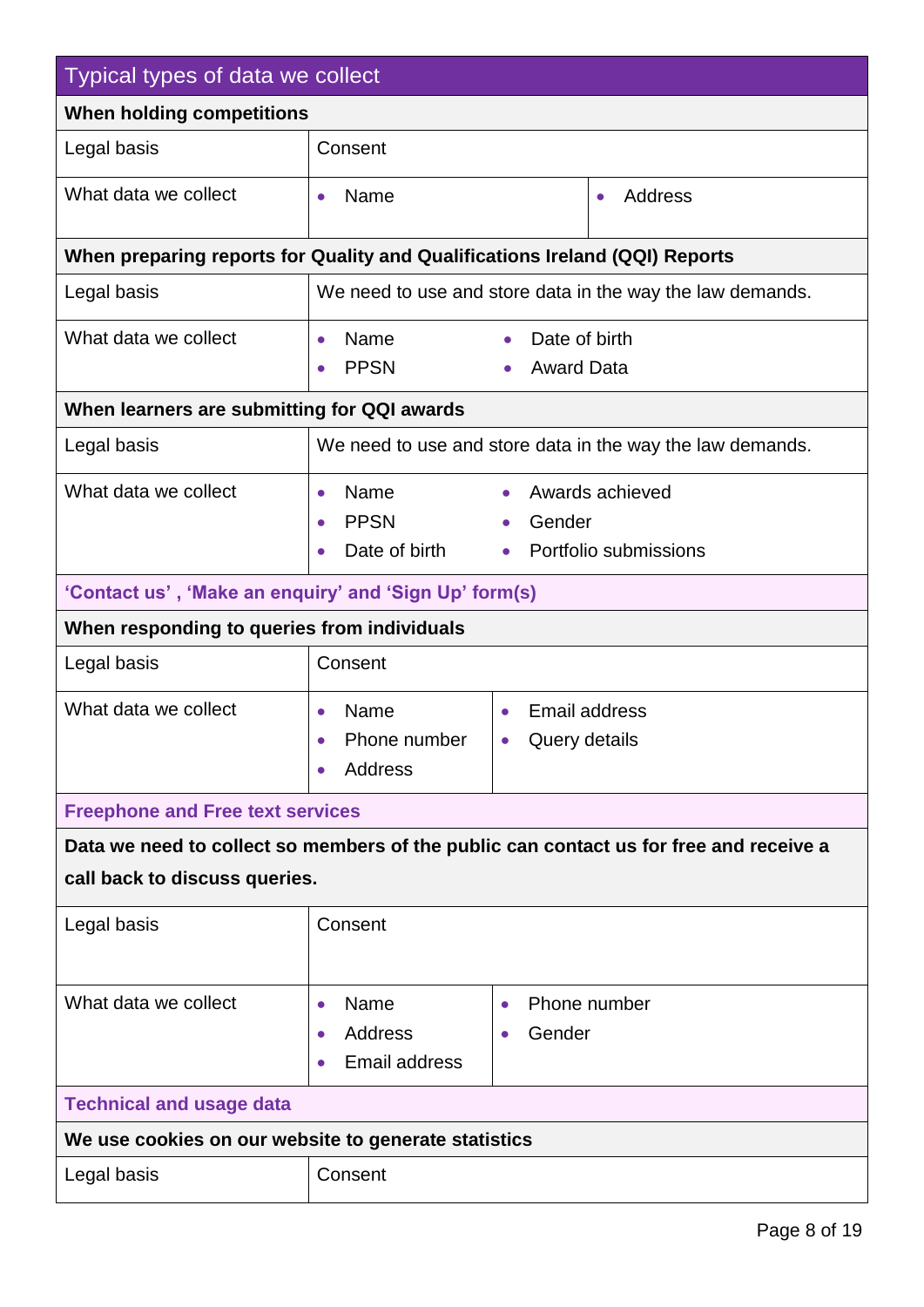| Typical types of data we collect |                                                                                                                                                                                                                                                       |
|----------------------------------|-------------------------------------------------------------------------------------------------------------------------------------------------------------------------------------------------------------------------------------------------------|
| What data we collect             | Technical data, including the:<br>Internet Protocol (IP) address used to connect your computer<br>$\bullet$<br>to the internet<br>type of browser and operating system you use<br>$\bullet$<br>date and time of when you access our site<br>$\bullet$ |
|                                  | pages you visit<br>$\bullet$<br>website from which you accessed our site including any<br>search terms used.                                                                                                                                          |

| <b>Learn with NALA website</b>                                                   |                                                                                                                                                        |                                                                                                |  |
|----------------------------------------------------------------------------------|--------------------------------------------------------------------------------------------------------------------------------------------------------|------------------------------------------------------------------------------------------------|--|
| When learners are registering with Learn with NALA                               |                                                                                                                                                        |                                                                                                |  |
| Legal basis                                                                      | Contract                                                                                                                                               |                                                                                                |  |
| What data we collect                                                             | Name<br>$\bullet$<br>Address<br>$\bullet$<br>Email<br>$\bullet$<br>Gender                                                                              | Date of birth<br>$\bullet$<br><b>PPSN</b><br>Phone number                                      |  |
| When learners are submitting for Quality and Qualifications Ireland (QQI) awards |                                                                                                                                                        |                                                                                                |  |
| Legal basis                                                                      | We need to use and store data in the way the law demands.                                                                                              |                                                                                                |  |
| What data we collect                                                             | Name<br>$\bullet$<br><b>PPSN</b><br>Date of birth                                                                                                      | Awards achieved<br>$\bullet$<br>Gender<br>Portfolio submissions                                |  |
| When an education centre, organisation or company registers with Learn with NALA |                                                                                                                                                        |                                                                                                |  |
| Legal basis                                                                      | Contract                                                                                                                                               |                                                                                                |  |
| What data we collect                                                             | Contact name for the<br>$\bullet$<br>centre, company or<br>organisation<br>Contact's email address<br>$\bullet$<br>Contact's phone number<br>$\bullet$ | Staff name(s)<br>$\bullet$<br>Tutor name(s)<br>$\bullet$<br>Tutor email addresses<br>$\bullet$ |  |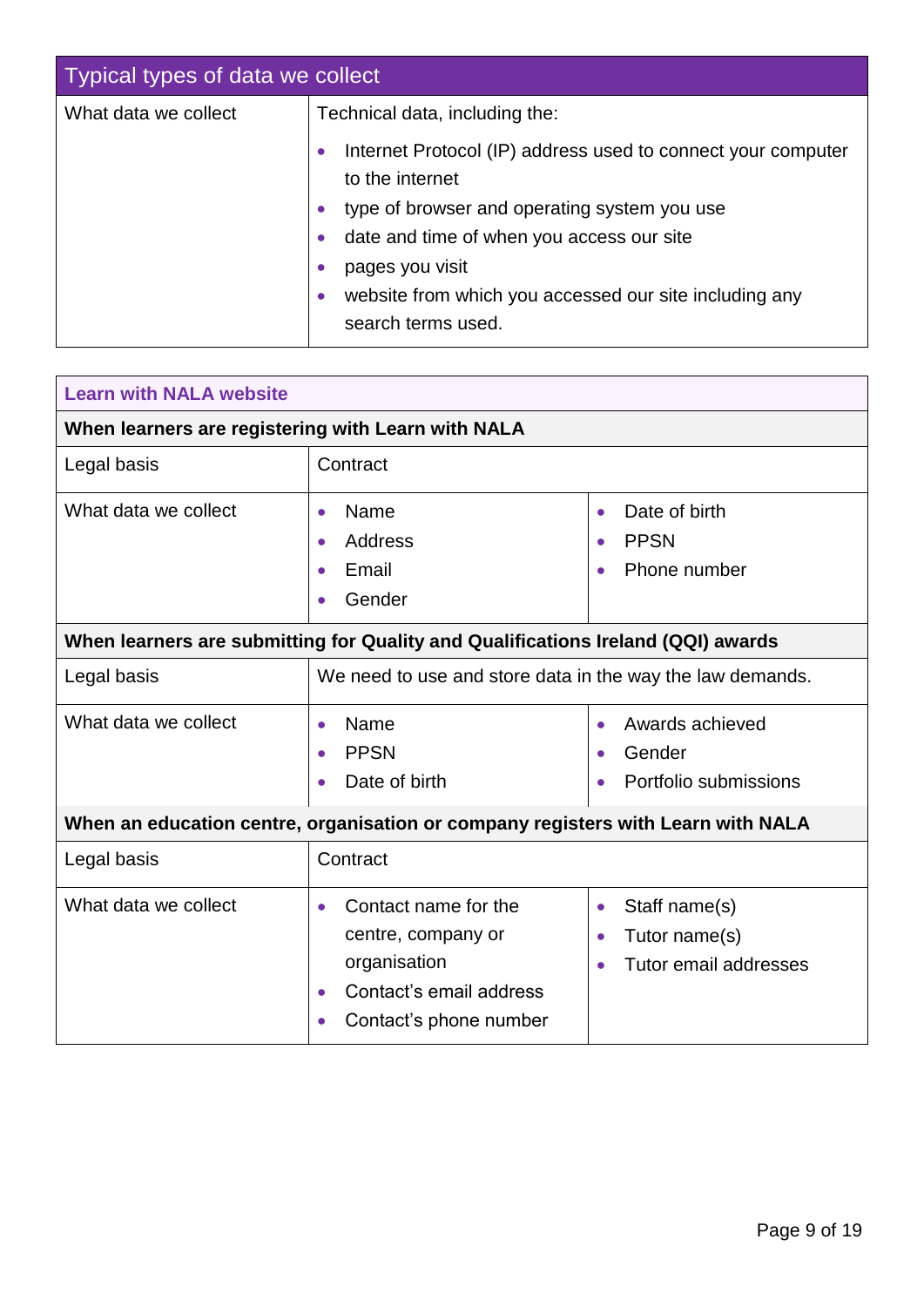#### <span id="page-9-0"></span>**With whom we share data**

There are various circumstances where we may share data with other people or organisations (often called 'third parties'). We may share your data with third parties when we need to, and the law says we can. NALA may share relevant data with the following categories of third parties:

- State or regulatory organisations as required by EU and Irish Law
- external funding agencies
- SOLAS
- Quality and Qualifications Ireland
- Education and Training Boards
- IT or cloud services providers (people who store data remotely online)
- event organisers
- government departments
- legal representatives, if necessary
- other service providers that we appoint to process data on our behalf.

We only share your data when we are confident any third party we give your data to:

- complies with data protection legislation
- will protect your data just as we do.

We only give them the data they need to provide the service that they are undertaking on our behalf. Sometimes we transfer data outside of the European Economic Area to people handling data for us. When we do this, we will make sure that they have the appropriate safeguards in place to protect your data.

#### **Keeping your data**

We will keep your data only for as long as we need it to provide the relevant service to you. To decide how long to keep your data we consider:

- the amount, nature and sensitivity of the data
- the potential risk of harm from unauthorised use or disclosure of your data
- if we need your data to keep providing a service to you.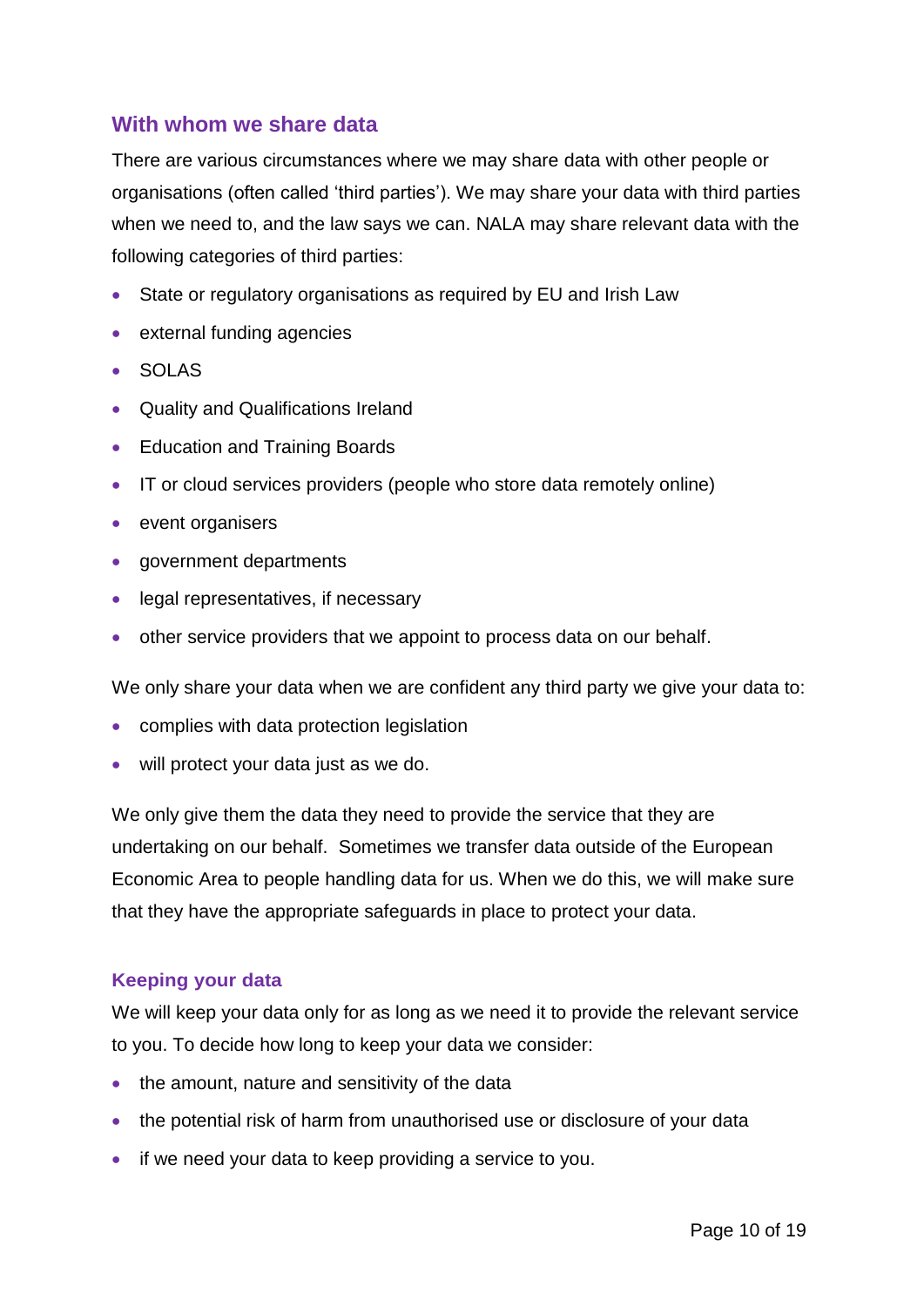# <span id="page-10-0"></span>**Your rights**

You have the following rights in relation to your data. You can send us a request about any of the rights outlined below. We will do our best to handle your request as soon as possible and within one month. However, restrictions may apply in certain situations.

#### <span id="page-10-1"></span>**'Access' your data**

#### **(Right of access by the data subject, GDPR, Article 15)**

You have the right to know:

- what data we hold about you
- why we hold the data
- how we are using the data.

When sending us a request, please give us as much information as you can. This will help us to identify the data you wish to access. For example, give specific dates.

Please see NALA's Subject Access Request Policy for more details.

#### <span id="page-10-2"></span>**'Rectification' – correct your data**

#### **(Right to rectification, GDPR, Article 16)**

You have a right to ask us to keep data that we hold about you up to date and accurate.

Where data is inaccurate or incomplete, we encourage you to contact us to have this data corrected. When we receive your request, we will make sure that the data is corrected and as up to date as soon as is reasonably possible**.** 

#### <span id="page-10-3"></span>**'Erasure' – have your data wiped from our records**

#### **(Right to erasure ['right to be forgotten'], GDPR, Article 17)**

You have the right to ask us to remove your data from our records in the following circumstances.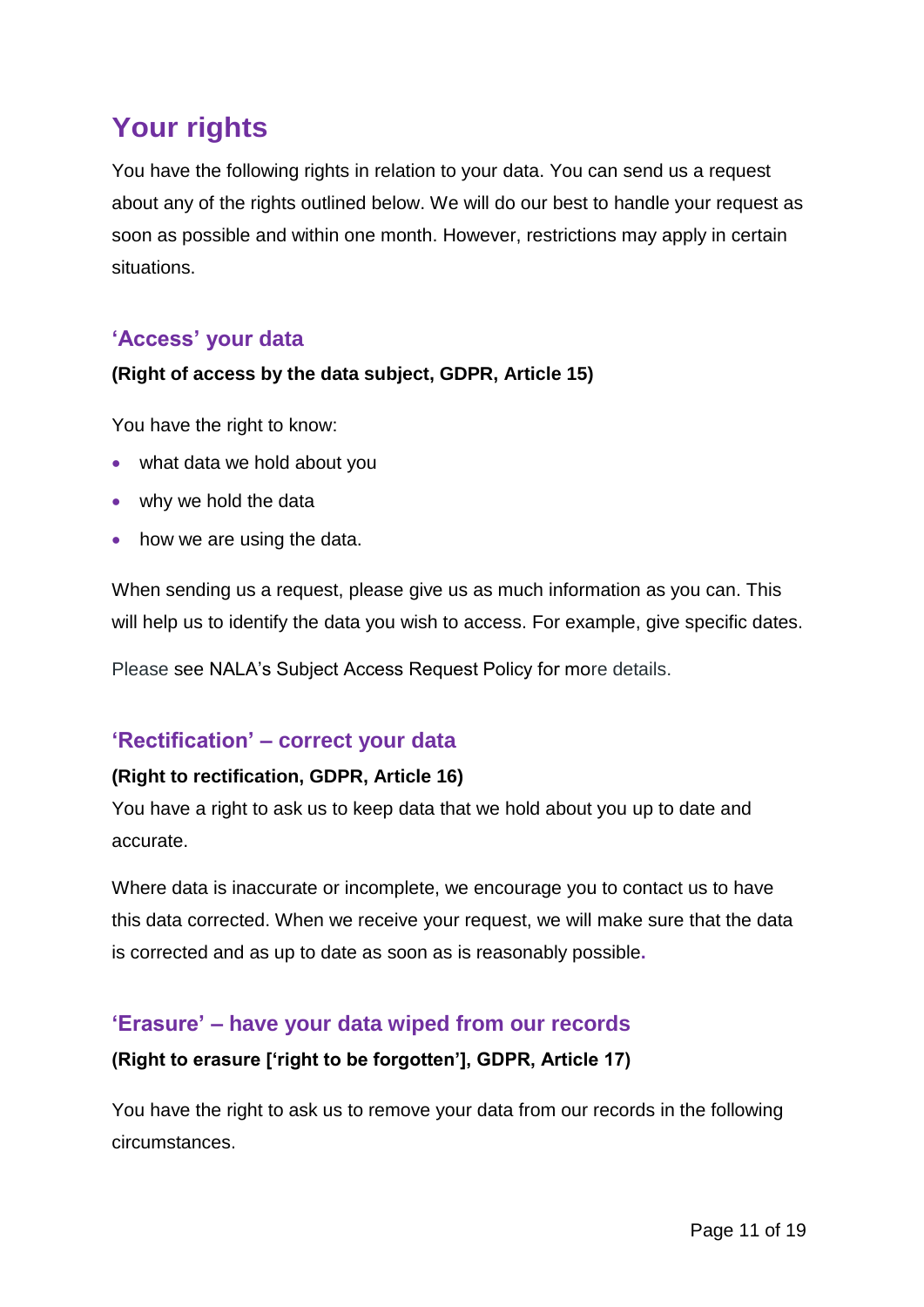#### **No longer needed**

You have the right to ask us to remove your data when we no longer need it.

#### **Withdraw consent**

If we are only allowed use your data with your consent and you withdraw your consent you have the right to ask us to remove it. As long as there are no other legal reasons we should keep the data, we will remove it.

#### **Illegal**

We will remove your data if its use is illegal.

#### **You object**

If you object to us using your data and there are no good reasons why we should keep using it, we will remove your data.

#### **Legal requirements**

If the law requires us to remove your data, we will do so.

#### **When we will not remove your data**

We cannot remove your data if we need it for any of the following reasons, to:

- exercise the right of freedom of expression
- comply with a legal obligation in the public interest
- safeguard public health
- archive data, research, or gather statistics in the public interest
- **establish, exercise or defend legal claims.**

# <span id="page-11-0"></span>**'Opt out' – we don't use 'automated decision making' but if we ever do, we will ask you first**

#### **(Right to opt out of automated individual decision-making, GDPR, Article 22)**

Sometimes when organisations hold data about you, they use an automated decision system to decide things about you. However, if this type of decision would have a legal or significant effect on you, you can tell the organisation not to do so.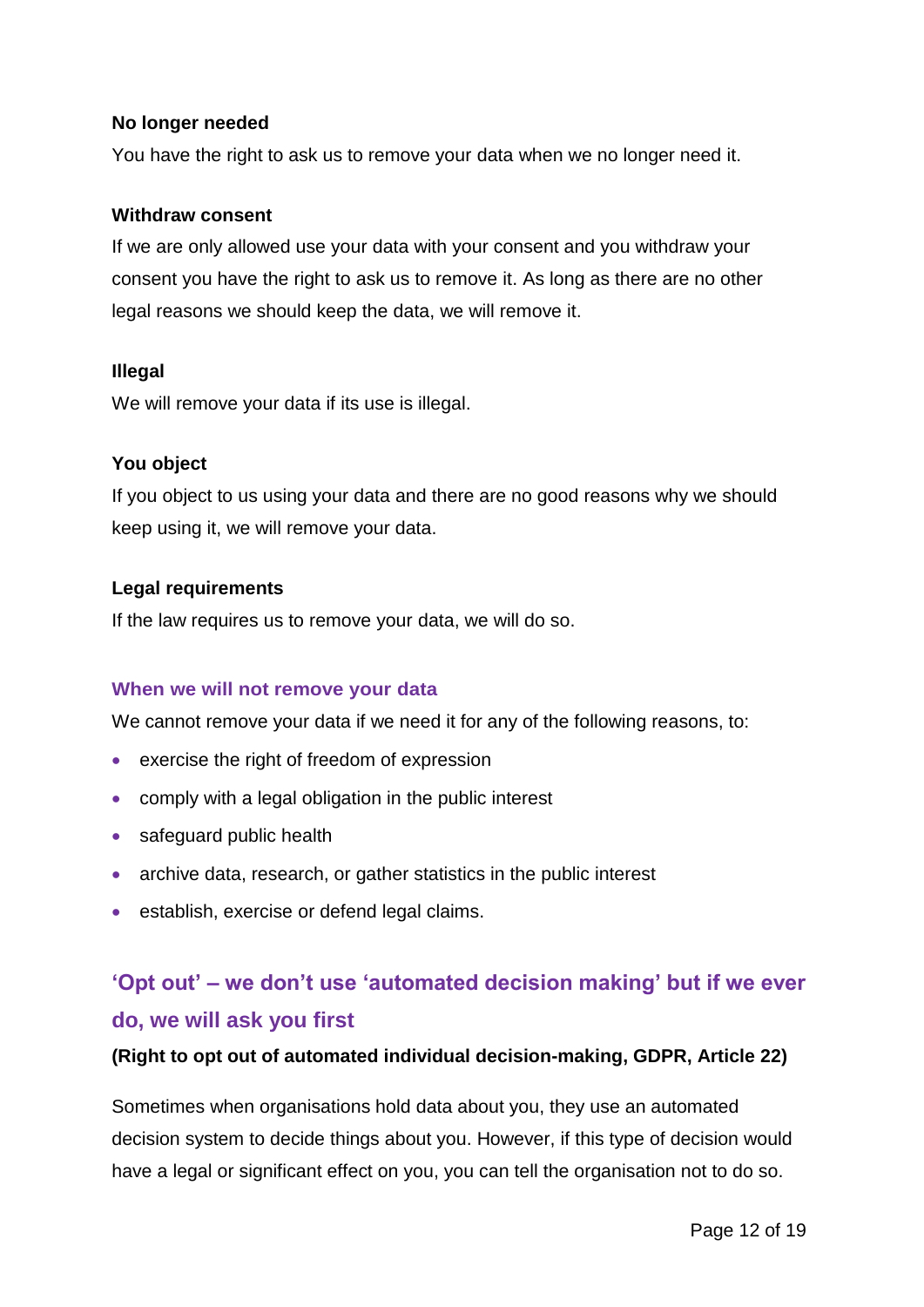Currently we do not use automated decision making. If we ever decide to use your data in this type of system in the future, we will tell you in advance and give you the right to object.

#### <span id="page-12-0"></span>**'Object' – you can object to us using your data**

#### **(Right to object, GDPR, Article 21)**

In certain circumstances**,** you have the right to object to the further use of your data. In addition, we will only use your data in a way that you would expect us to do, so we can perform our work and activities.

But we may still use it if we:

- can show compelling reasons why we need to do so
- can show we need to use your data in the public interest
- need your data to defend legal claims.

However, we will stop using your data if you tell us you object to us doing so for:

- direct marketing
- scientific research
- historical research
- statistical analysis.

If we need to use your data in the public interest for scientific or historical research or statistical analysis we will make sure that you cannot be identified. This is known as anonymisation.

#### **Direct marketing**

You can object to us using your data for direct marketing or profiling you related to direct marketing.

If you object to us using your data, we may still use it if we:

- can show compelling reasons why we need to do so
- can show we need to use your data in the public interest
- need your data to defend legal claims.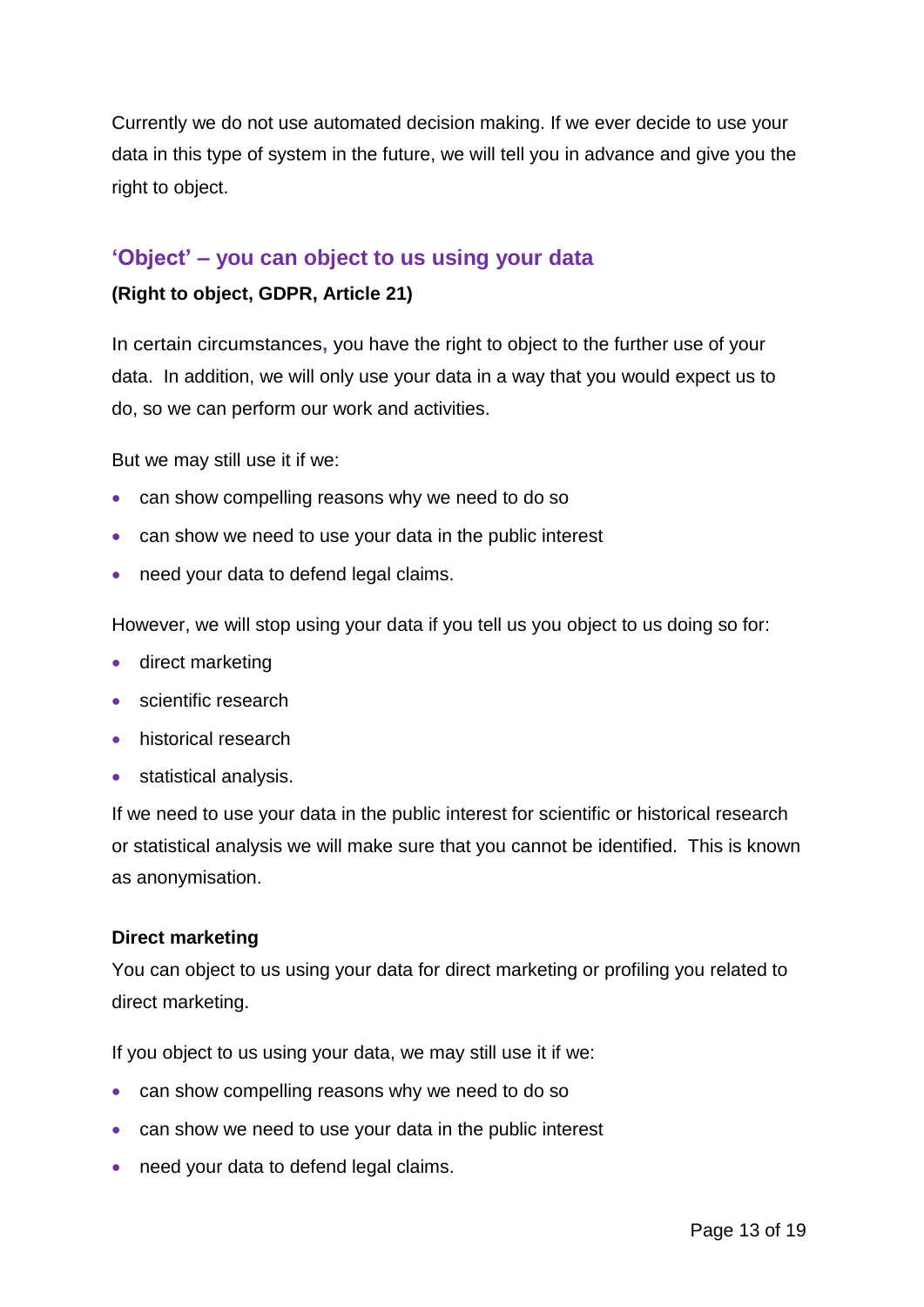#### <span id="page-13-0"></span>**'Restriction' – challenge how we use your data**

#### **(Right to restriction of processing, GDPR, Article 18)**

If you ask us to limit how we use your data, we will do so if the following circumstances apply. You tell us:

- $\bullet$  the data we hold about you is inaccurate we will restrict use of your data until we update it
- NALA no longer needs the data, but you need it for legal reasons
- you have already lodged an objection to us about using your data and we are still considering your objection.

You may also argue that processing your data is unlawful.

You may be against us wiping out your data but ask us to restrict its use instead.

If using your data has been restricted, we will use your data only:

- with your consent
- to establish, exercise or defend legal claims
- to protect the rights of other people
- for reasons important to public interest.

If we agree to restrict your data, we will contact you to confirm that we have carried out your request.

We will only lift the restriction after we have informed you that we are doing so.

#### <span id="page-13-1"></span>**'Portability' – you can reuse data in more than one organisation**

#### **(Right to data portability, GDPR, Article 20)**

You have the right to get from us all data we have about you. For example, if you wanted to get a list of your educational reports from us when applying to a third-level institution.

You have the right to get this data in a structured, commonly used and machinereadable format if:

we have used your data to fulfil legal obligations related to a contract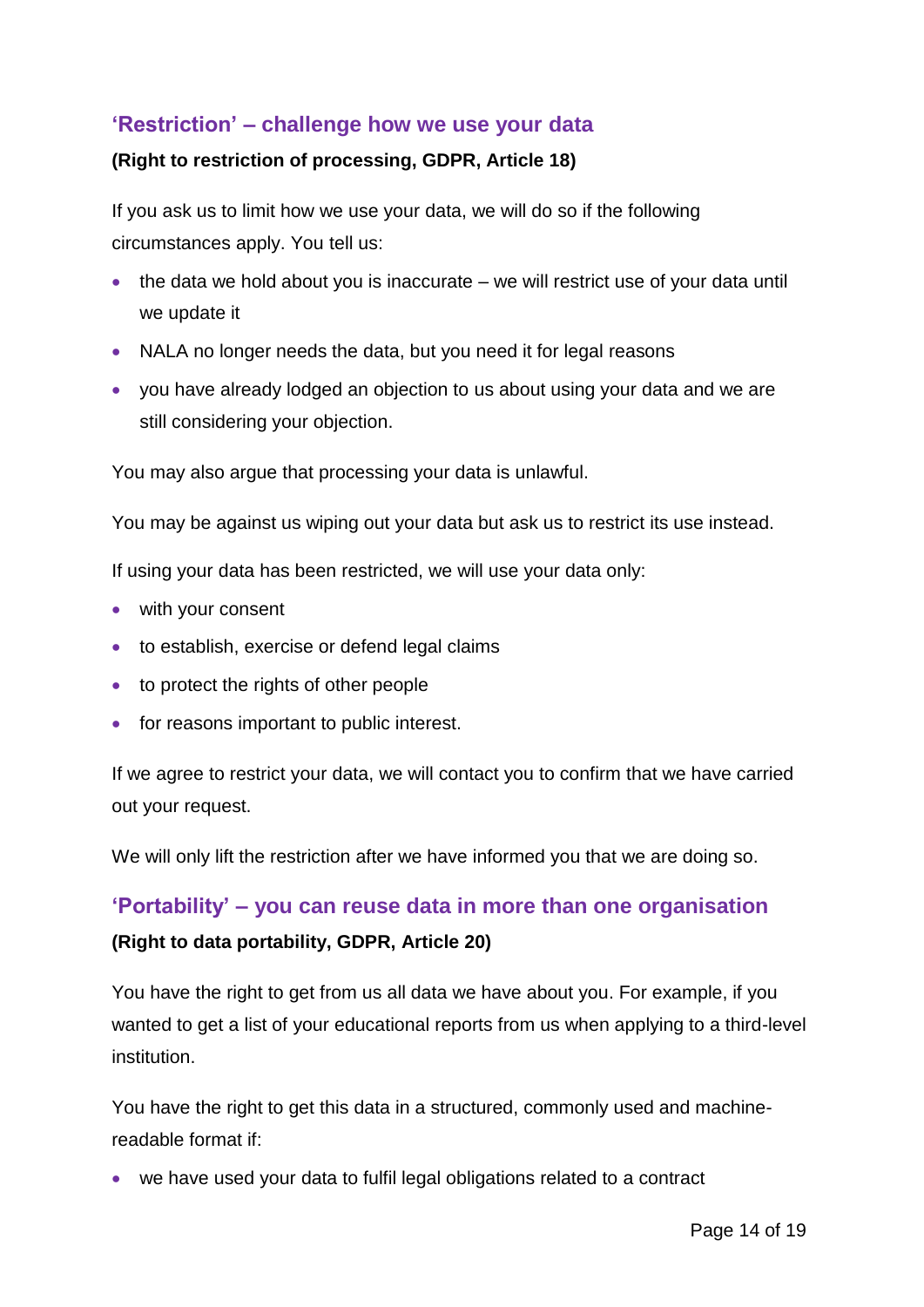we have used your data to fulfil legal obligations related to your consent.

You are also entitled to this data if the way we use your data is fully automated. For example, our Learn with NALA (LWN) platform is fully automated.

We will refuse this type of request if the data you are asking for would adversely affect the rights and freedoms of others.

#### <span id="page-14-0"></span>**Right to withdraw consent**

If we are storing or using your data and you have given your legal consent for us to do so, you can withdraw your consent at any time.

#### <span id="page-14-1"></span>**Right to complain**

If you are unhappy with how we use your data or by our response to any requests by you to exercise your rights, then you have the right to complain to the Data Protection Commission.

| Where to complain |                                         |  |
|-------------------|-----------------------------------------|--|
| Address           | <b>Data Protection Commissioner</b>     |  |
|                   | 21 Fitzwilliam Square South             |  |
|                   | Dublin 2                                |  |
|                   | <b>D02 RD28</b>                         |  |
|                   | Ireland                                 |  |
| Webform:          | https://forms.dataprotection.ie/contact |  |
| Email:            | info@dataprotection.ie                  |  |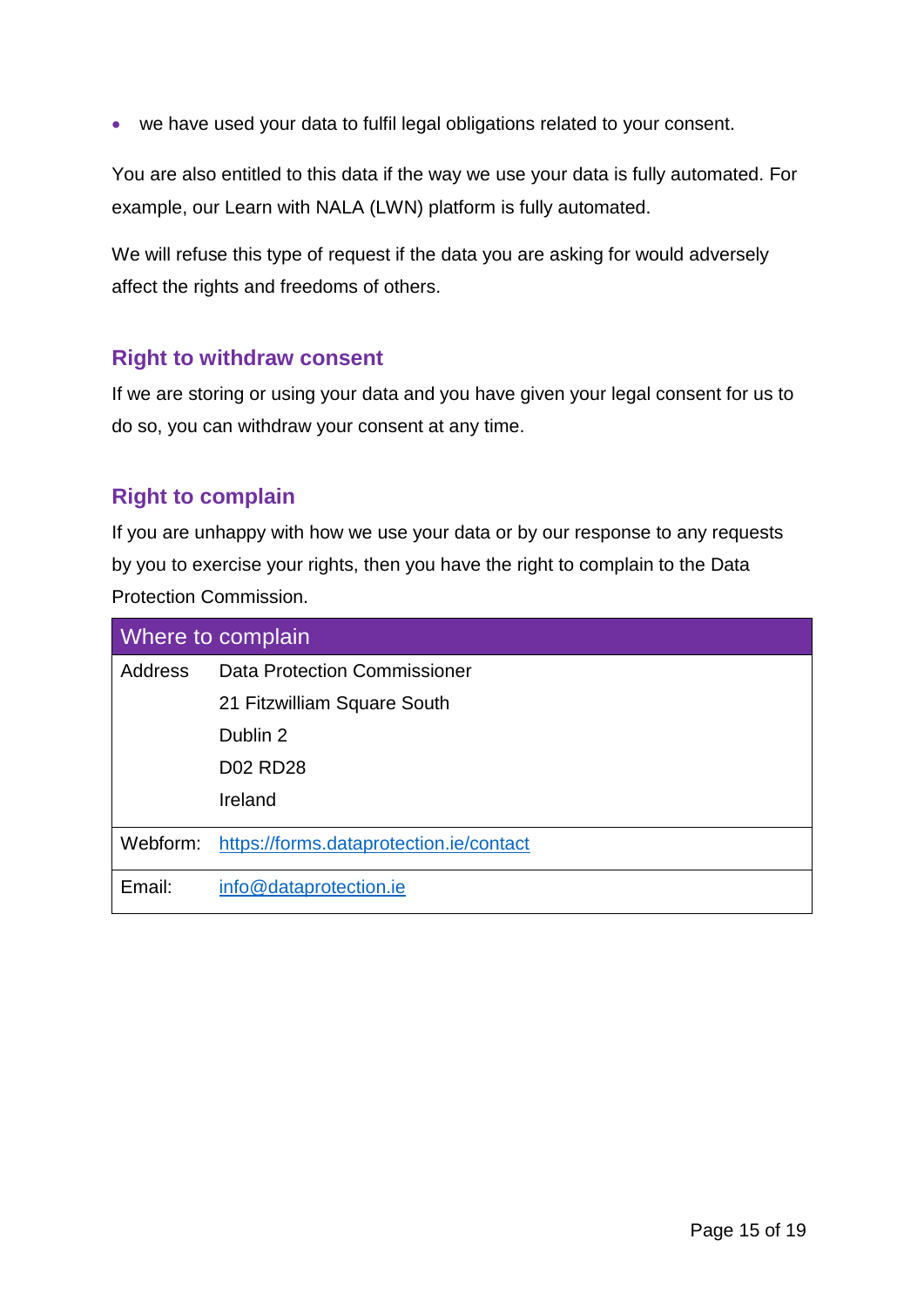# <span id="page-15-0"></span>**Where do I send requests?**

| Our contact details                                                                                 |                                       |  |
|-----------------------------------------------------------------------------------------------------|---------------------------------------|--|
| If you want to make a complaint or have any queries in relation to your data,<br>please contact us. |                                       |  |
| Address:                                                                                            | <b>National Adult Literacy Agency</b> |  |
|                                                                                                     | Sandford Lodge                        |  |
|                                                                                                     | <b>Sandford Close</b>                 |  |
|                                                                                                     | Ranelagh                              |  |
|                                                                                                     | Dublin 6                              |  |
|                                                                                                     | <b>D06 YF65</b>                       |  |
| Phone:                                                                                              | 01-412 7900                           |  |
| Email:                                                                                              | info@nala.ie                          |  |

Please email all your requests to info@nala.ie giving us as much detail as possible about the data you require. This will allow us to deal with your request efficiently. To answer your request, we may ask you to prove your identity.

#### <span id="page-15-1"></span>**How long will a request take to complete?**

Once we receive your request, we have 30 days to respond. We may extend this by two further months if needed. If we do need more time to deal with your request, we will contact you about the delay, within one month of receiving your request.

If we refuse your request, we will let you know within one month of receiving your request and tell you why. You are entitled to contact the Data Protection Commission if we refuse your request.

#### <span id="page-15-2"></span>**How much does it cost to submit a request?**

We only charge a fee for requests if we think they are unjustified or excessive. If that is the case, we may charge a reasonable fee or refuse the request.

We may also charge if you submit multiple requests or ask for multiple copies.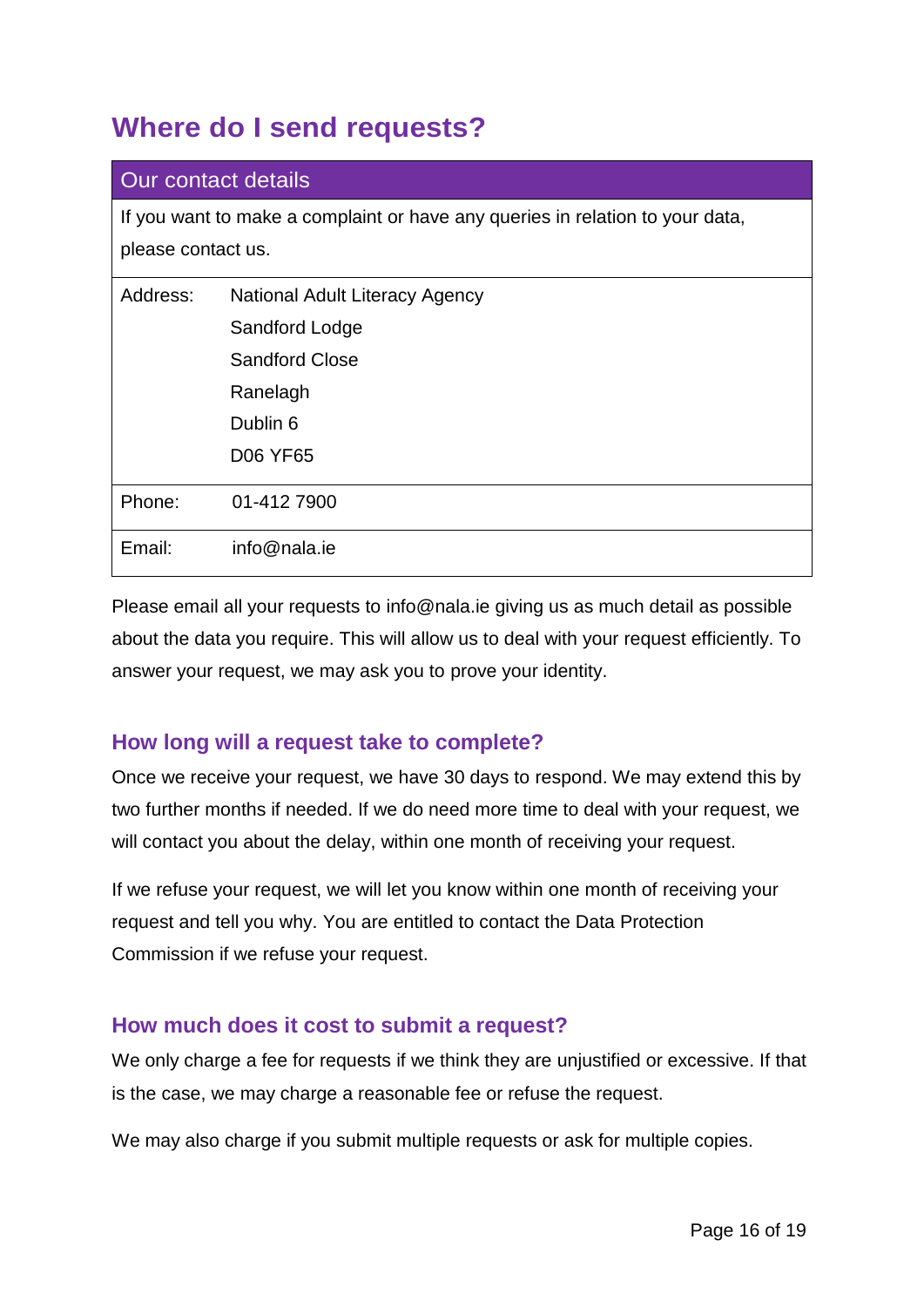#### **Right to opt-in and opt-out of marketing information**

We operate a strict "opt-in" policy for individuals. That means we will not send you any marketing information unless you have requested to receive email, text or social media message updates from us.

#### **How to opt-out of marketing information**

If you want us to remove your data from our direct marketing list and do not wish to receive any further information from us (opt-out), please tell us. You do this by clicking on the link at the bottom of each email communication you receive from us. Once we get this information we will immediately remove you from our direct marketing database.

# <span id="page-16-0"></span>**Breaches of security**

In the unlikely event that someone illegally accesses data that we store, we will contact you in line with our legal obligations.

We will use all reasonable efforts to put in place security measures to prevent your data from being:

- accidentally lost
- used or accessed in an unauthorised way
- altered or disclosed.

We will also limit access to your data by other people and organisations. We will only give them access when they need the data to do business with us.

They may only process your data if we instruct them to do so. They are subject to a duty of confidentiality.

Unfortunately, transmitting data over the internet is not completely secure. Although we will do our best to protect your data, we cannot guarantee the security of your data transmitted to our website; any transmission is at your own risk.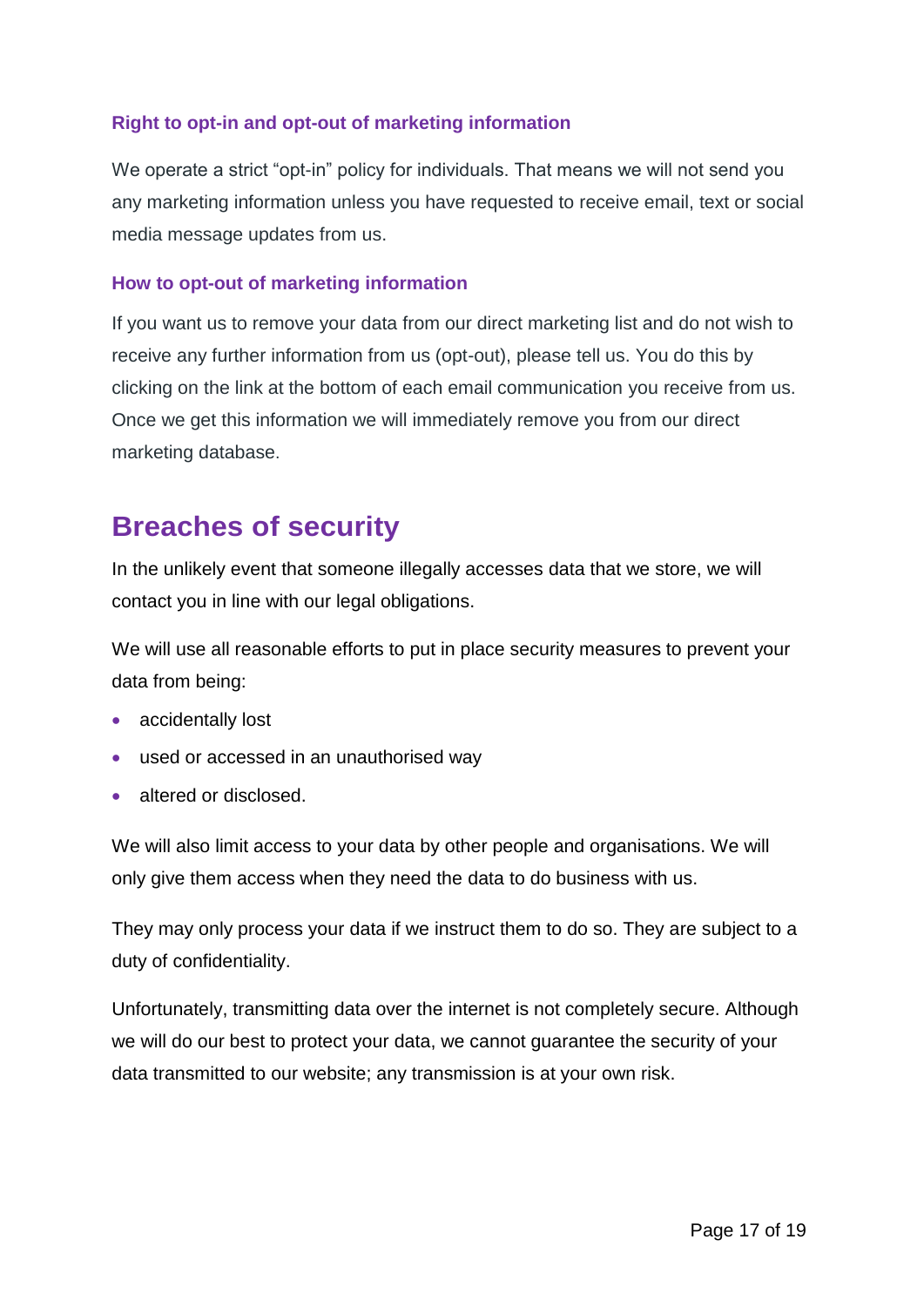Once we have received your data, we will use reasonable procedures to try to prevent unauthorised access. We will notify you and the Data Protection Commission where we are legally required to do so.

### <span id="page-17-0"></span>**Website 'cookies' we use**

A 'cookie' is a small piece of data (text file) that a website gathers about people when they visit it. It's a way for a website to remember data about you like:

- your language preference
- login data.

Some of the cookies we use on our website are called 'first-party cookies'. Firstparty cookies are stored on our website.

We also use 'third-party cookies'. Third-party cookies are from other websites. We use these for advertising and marketing purposes.

These are the main ways we might use cookies on our website:

#### **1. Strictly necessary cookies**

We need to use some cookies so our website can function. They are usually set to respond to what you do on the website. For example, you may click a button asking for services like:

- setting your privacy preferences
- logging in
- $\bullet$  filling in forms.

You can set your browser to block or alert you about these cookies, but if you do so some parts of the site will not work for you. These cookies do not store any data that will identify you.

#### **2. Performance cookies**

These cookies allow us to count visits and traffic sources (how you found our website). In this way, we can measure and improve the performance of our site.